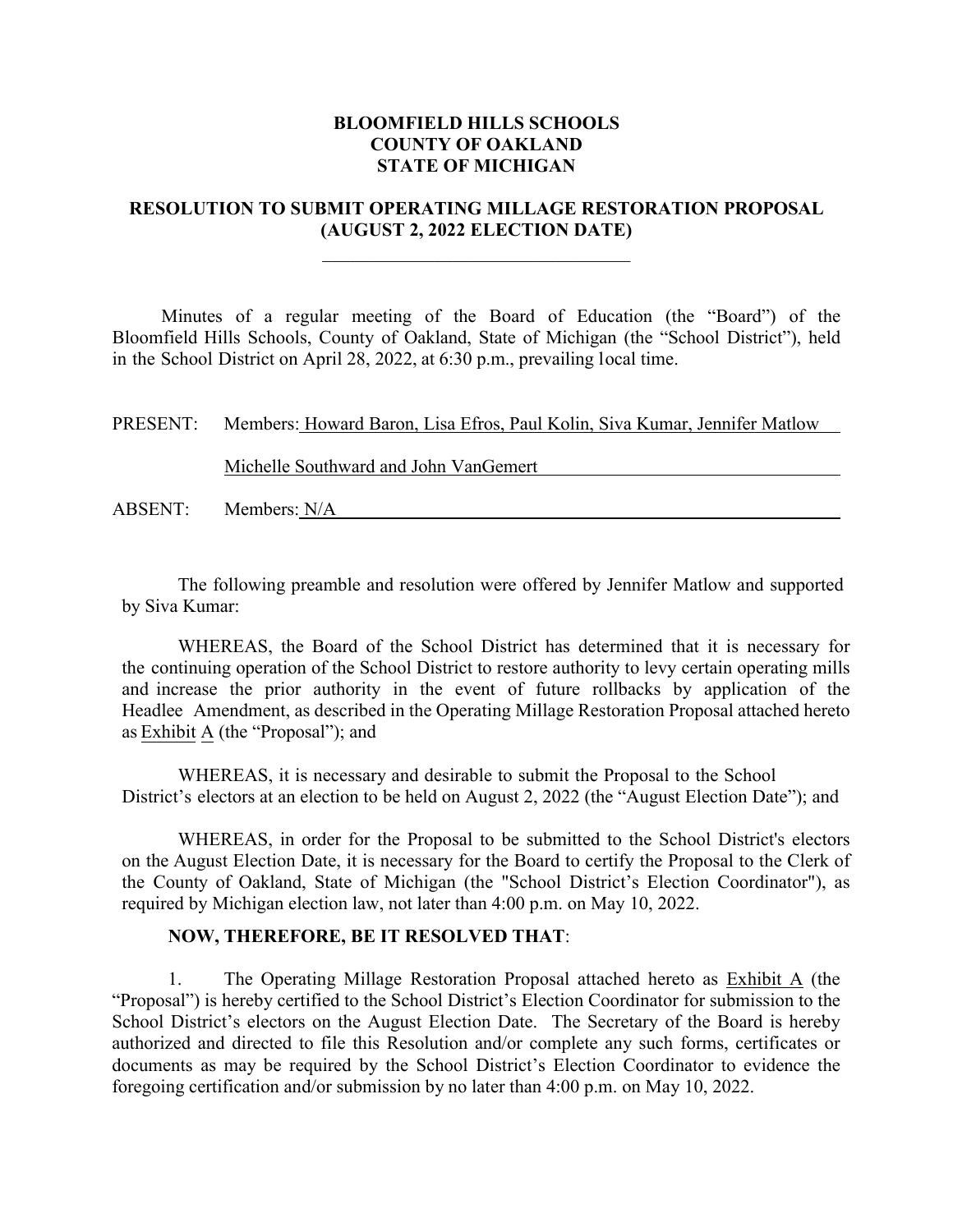2. The School District's Election Coordinator is hereby authorized and directed to: (a) post and publish a notice of last day of registration and a notice of election for the August Election Date; and (b) have prepared and printed ballots for submitting the Operating Millage Restoration Proposal at the August Election Date, which ballots shall be in the form appearing in Exhibit A, or the Proposal shall be stated as a proposal on the voting machines, which ballots may include other matters presented to the electorate on the same date.

3. All resolutions and parts of resolutions insofar as they conflict with the provisions of this Resolution be and the same hereby are rescinded.

| Members: Howard Baron, Lisa Efros, Paul Kolin, Siva Kumar,<br>AYES: |
|---------------------------------------------------------------------|
|---------------------------------------------------------------------|

Jennifer Matlow, Michelle Southward, John VanGemert

NAYS: Members: N/A

# **RESOLUTION DECLARED ADOPTED**.

enuiter Mattra

Jennifer Matlow Secretary, Board of Education

I hereby certify that the foregoing is a true and complete copy of a resolution adopted by the Board of Education of the Bloomfield Hills Schools, County of Oakland, at a regular meeting held on April 28, 2022, and that said meeting was conducted and public notice of said meeting was given pursuant to and in full compliance with the Open Meetings Act, being Act 267, Public Acts of Michigan, 1976, and that the minutes of said meeting were kept and will be or have been made available as required by said Act.

envifer Mattre

Jennifer Matlow Secretary, Board of Education

39004942.1/106153.00008